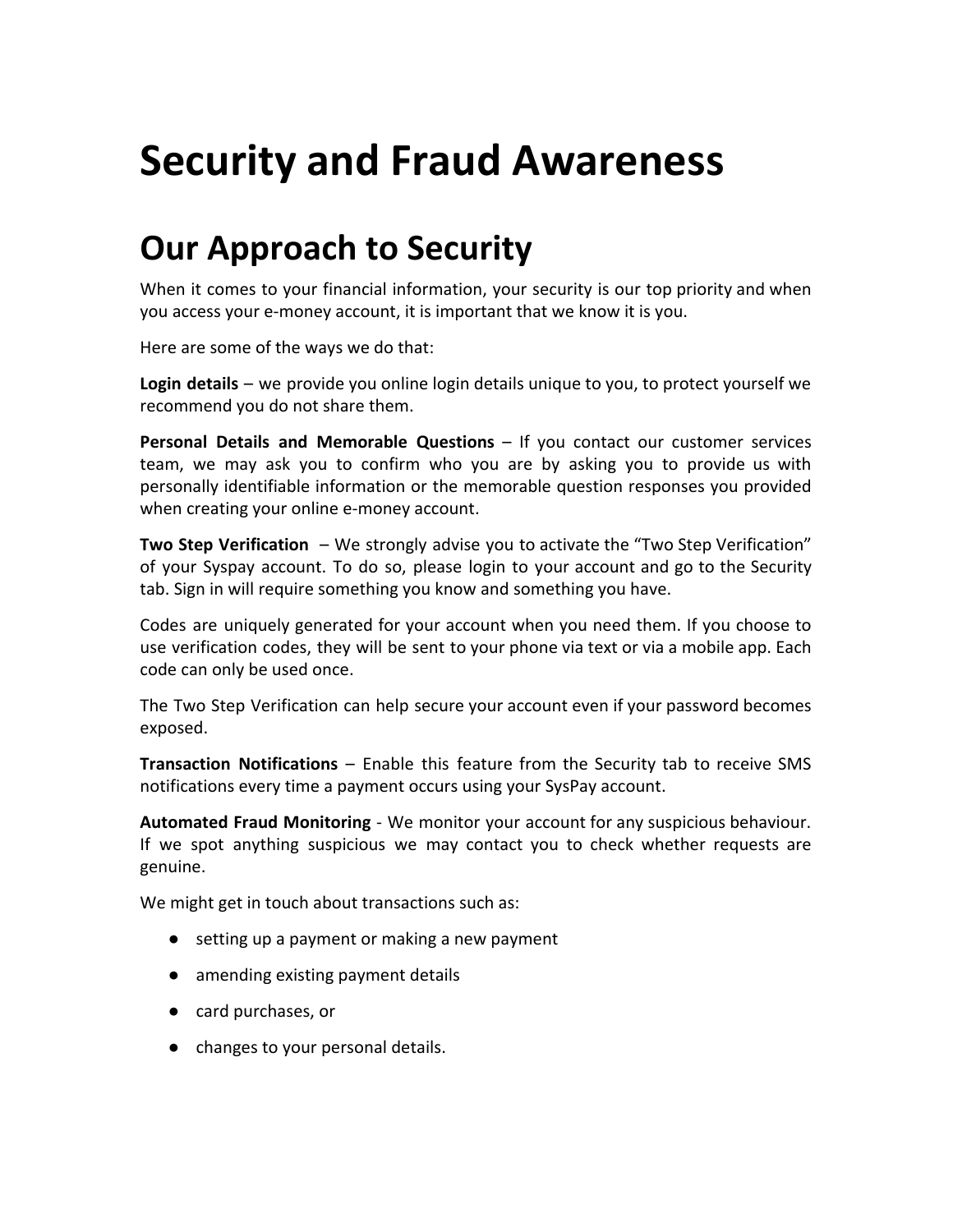If we need to contact you we will usually do so by email or phone. If there's a transaction that you don't recognise when we contact you, we will take the necessary steps to keep your account secure. We will never ask you to transfer money, initiate payments or provide us with your login information.

**Providing Information** – we will never ask you for your online password details or PIN number. We will always first send you an [email] [sms] [in app notification] if we are trying to contact you.

### **Resolve a Problem**

#### **How to Report Fraud**

If you notice something suspicious and believe it could be fraudulent, you should contact us as soon as you become aware of it using the support phone line - +356 2778 1740 or email address – help@syspay.com.

**Reporting Fraud:** fraud@syspay.com **Lost or Stolen Cards:** +356 2778 1740 **Suspicious Emails:** fraud@syspay.com

## **How to Protect Yourself from Fraud**

Help to keep yourself safe from fraudsters by following the tips below. Remember, if you are ever unsure, don't act. A genuine company will never rush you to take action.

Always make sure your mobile telephone number and email address registered with us is up to date, we will use these to contact you if we notice unusual activity on your e-money account.

#### **Some Tips for Using Your E-money Account and Prepaid Card Safely**

When accessing your e-money account online:

- Use an antivirus software and firewall.
- Make sure you keep your computer and browser up to date.
- Use secure networks.
- Use strong passwords.
- Don't share any passwords including one-time passwords sent to you.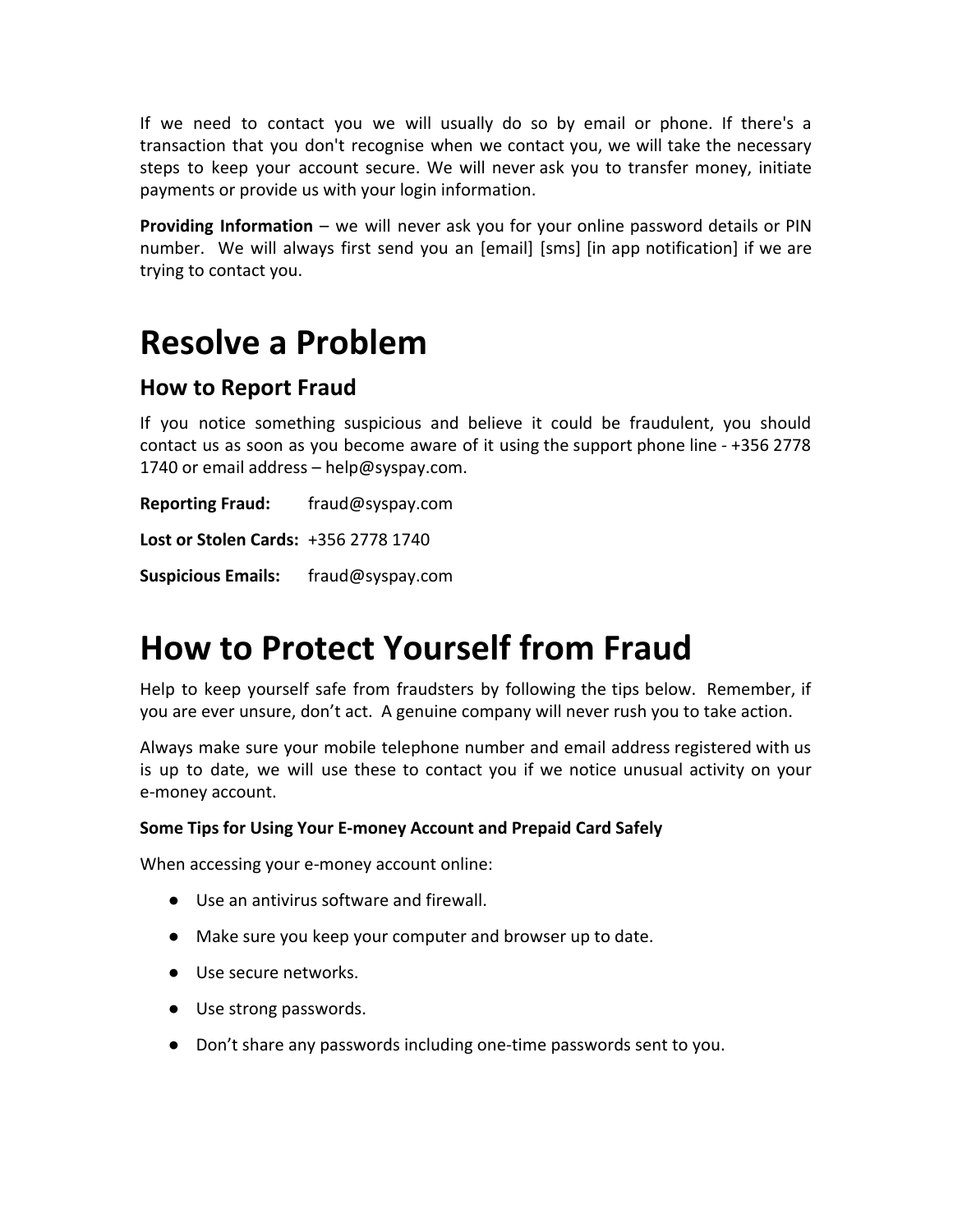When shopping online or in a store

- When using an online retailer for the first time, do some research to make sure that they are genuine.
- Do not reply to unsolicited emails from companies you don't recognise.
- Before entering your prepaid card details, make sure the link is secure. There should be a padlock symbol in the browser frame window which appears when you login or register, if this appears on the page rather than the browser it may indicate a fraudulent website. The web address should begin with https://, the 's' stands for secure.
- Always log out of website after use. Simply closing your browser is not enough to ensure your data is safe.
- Keep your PIN safe and do not share it.
- When entering your PIN, check for people around you and hide your PIN number.
- Always check your statements.

Remember, if you decide to donate, resell or recycle an old mobile phone, computer, laptop or tablet, make sure you fully remove all data and apps first as otherwise these may be accessed by whoever your device is passed to.

### **How to Complain**

We aim to provide you with the highest standards of service, however there may be occasions when our service does not meet your expectations but telling us about it gives us a chance to fix things.

We want to:

- Make it easy for you to raise your complaint
- Listen to your complaint
- Consider how you would like us to remedy your complaint
- Make sure you are satisfied with how your complaint was handled

#### **How to Contact us**

| In writing: | 3B Wied Ghomor Str., St Julians STJ 2041, Malta |
|-------------|-------------------------------------------------|
| By email:   | help@syspay.com                                 |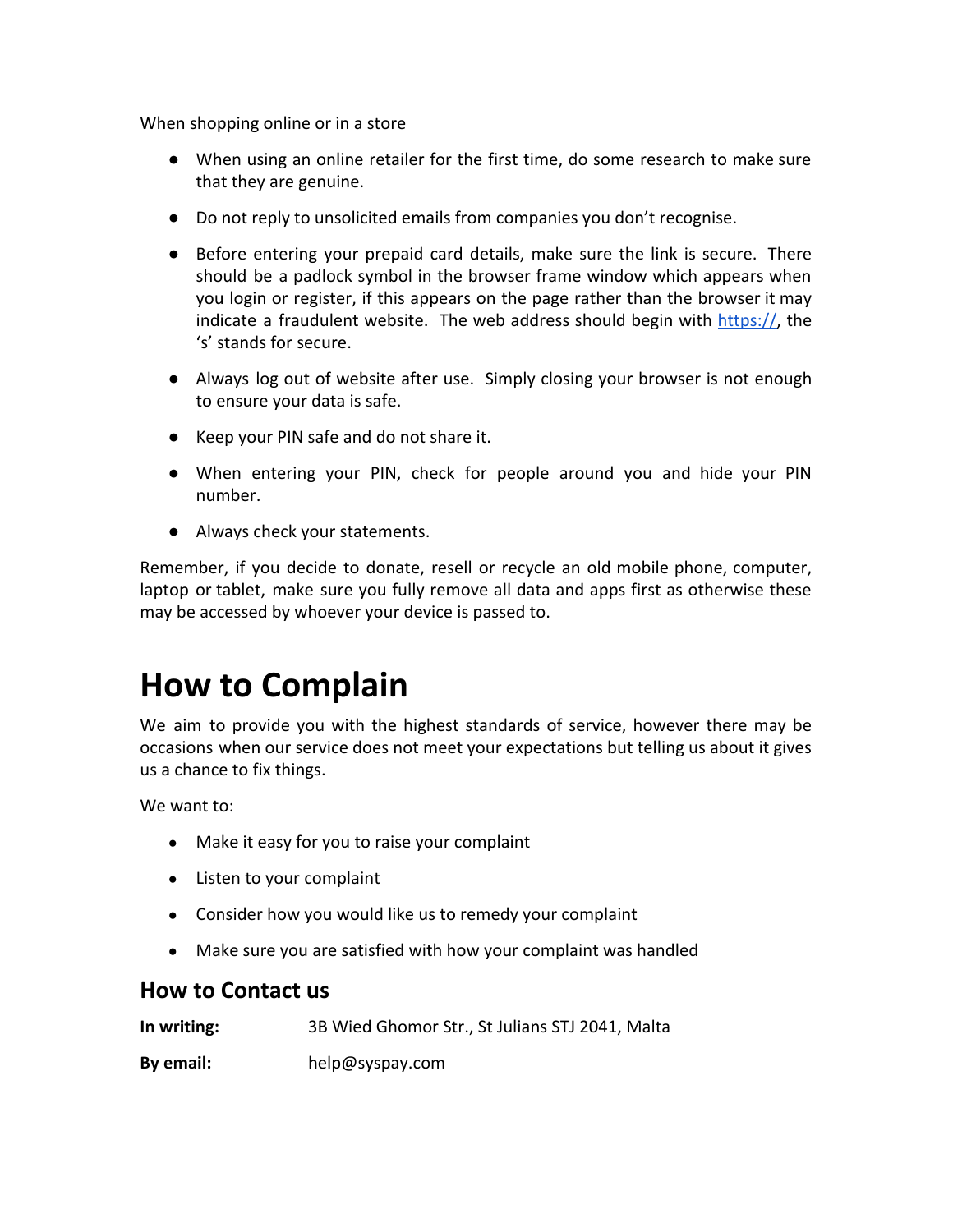**By phone:** +356 2778 1740

#### **What We Need**

Please provide us with as much information as possible when making your complaint. This will help us to understand the issue and resolve it quickly. Please include:

- Your name and address
- Your account details
- A description of your complaint and how it's affected you
- When the issue happened
- Your contact details and how you would like us to contact you

### **What To Expect Next**

|                              | Immediately Our aim is to resolve your complaint as quickly as possible but you will<br>receive a response from us within 1 business day so you know we have<br>received your complaint. This will contain your complaint ticket number<br>for your records and will help us find your information quickly should you<br>need to contact us. |
|------------------------------|----------------------------------------------------------------------------------------------------------------------------------------------------------------------------------------------------------------------------------------------------------------------------------------------------------------------------------------------|
| 5 business<br>days           | If we have been unable to resolve your complaint within 5 business days,<br>we will write to you and:                                                                                                                                                                                                                                        |
|                              | Explain why we have not managed to resolve your complaint<br>Tell you how long we expect to take to resolve it<br>Tell you who is dealing with your complaint.                                                                                                                                                                               |
| days                         | 10 business In the majority of cases, we will be able to resolve your complaint within<br>10 business days. If we have not resolved it within 10 business days, we<br>will contact you to update you on the progress and tell you how much<br>longer we anticipate it will take.                                                             |
| After 10<br>business<br>days | We will keep you informed of progress until your complaint has been<br>resolved. In exceptional circumstances, where your complaint is<br>particularly complex, matters may take longer to resolve but we will write<br>to you to let you know we need longer.                                                                               |
| Up to 35<br>business<br>days | Although we have up to 35 business days, we will send you our final<br>response as soon as we complete the investigation into your complaint.<br>We will continue to keep you informed in writing and let you know when<br>you should expect to hear from us.                                                                                |